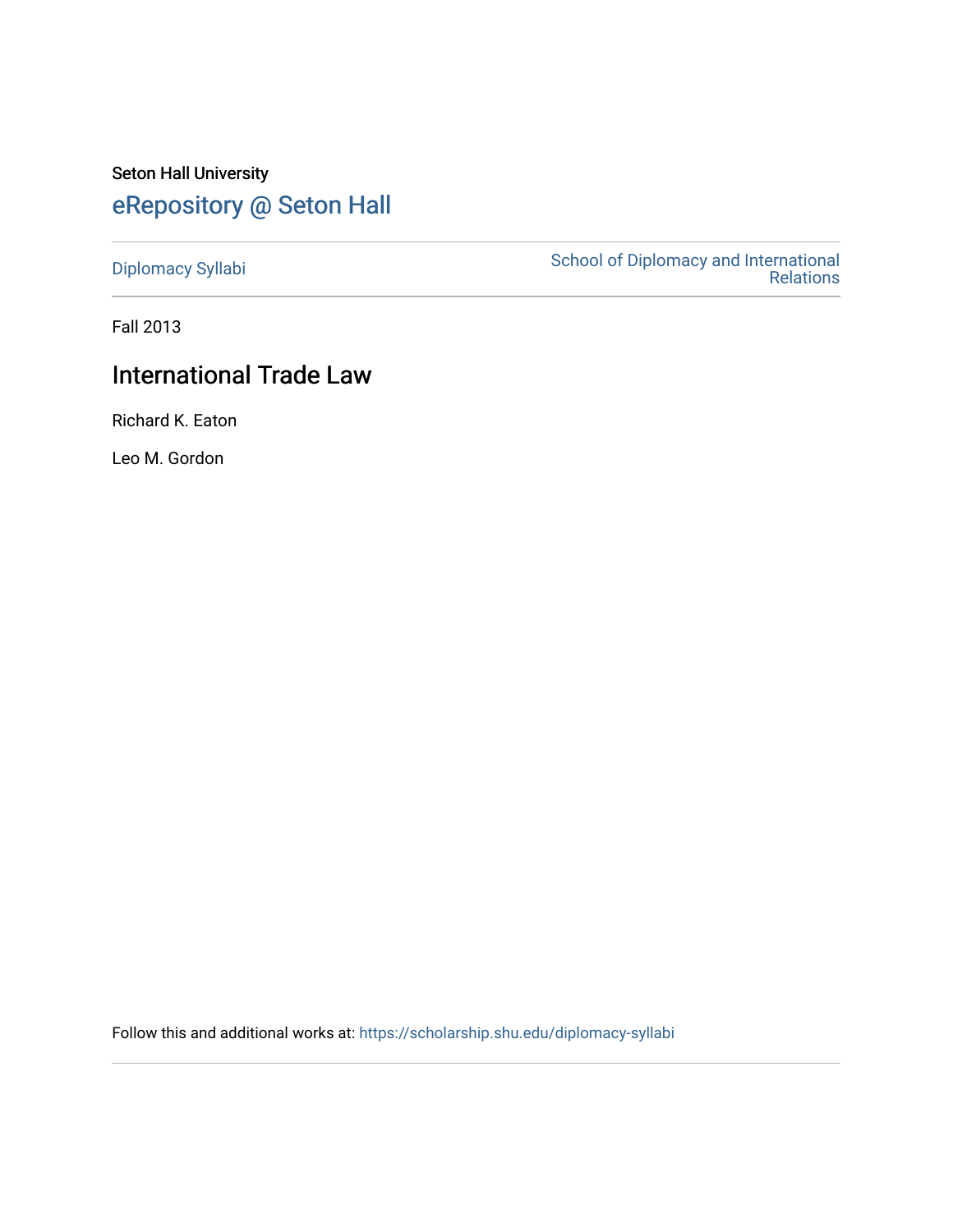# **August 22, 2013**

# **Fall 2013 Whitehead School of Diplomacy and International Relations, Seton Hall University**

Judges Richard K. Eaton and Leo M. Gordon Office Hours: Monday 6:30-7:30 p.m., after class, and by appointment E-mail: Richard\_Eaton@cit.uscourts.gov; Leo\_Gordon@cit.uscourts.gov Phone: 212-264-2900 (RKE); 212-264-7090 (LMG)

#### **COURSE WEBSITE: <http://myweb.shu.edu>**

#### **DIPL 6032 INTERNATIONAL TRADE LAW**

This course examines the process and substance of international trade law, focusing primarily on the law of the World Trade Organization and secondarily on the law of regional trade organizations and the foreign trade law of the United States. We will begin with an overview of issues relating to the concept of free trade, the institutionalization of international trade, the relationship between U.S. and international trade law, and WTO dispute settlement. Next, we will cover the legal principles and rules of international trade.

Throughout the course, we will refer to economic and political debates and use analytical methods in these disciplines to augment our understanding of international trade law. A major objective of the course is to learn how to engage international trade law in <sup>a</sup> variety of different practice-oriented settings. Towards that end, this course feature case studies and case-based advocacy.

#### **Requirements**

- **• In-Class Final Exam** 40% of course grade
- **• Two In-Class Midterm Exam** 50% of course grade (25% each)
- **• Class Participation** -10% of course grade

#### **Readings**

- The required **TEXT** (available in the campus bookstore and online): Daniel C.K. Chow & Thomas J. Schoenbaum, International Trade Law (Problems, Cases, and Materials) (2nd ed. 2013)
- Additional required readings to be posted on the course website and/or distributed in class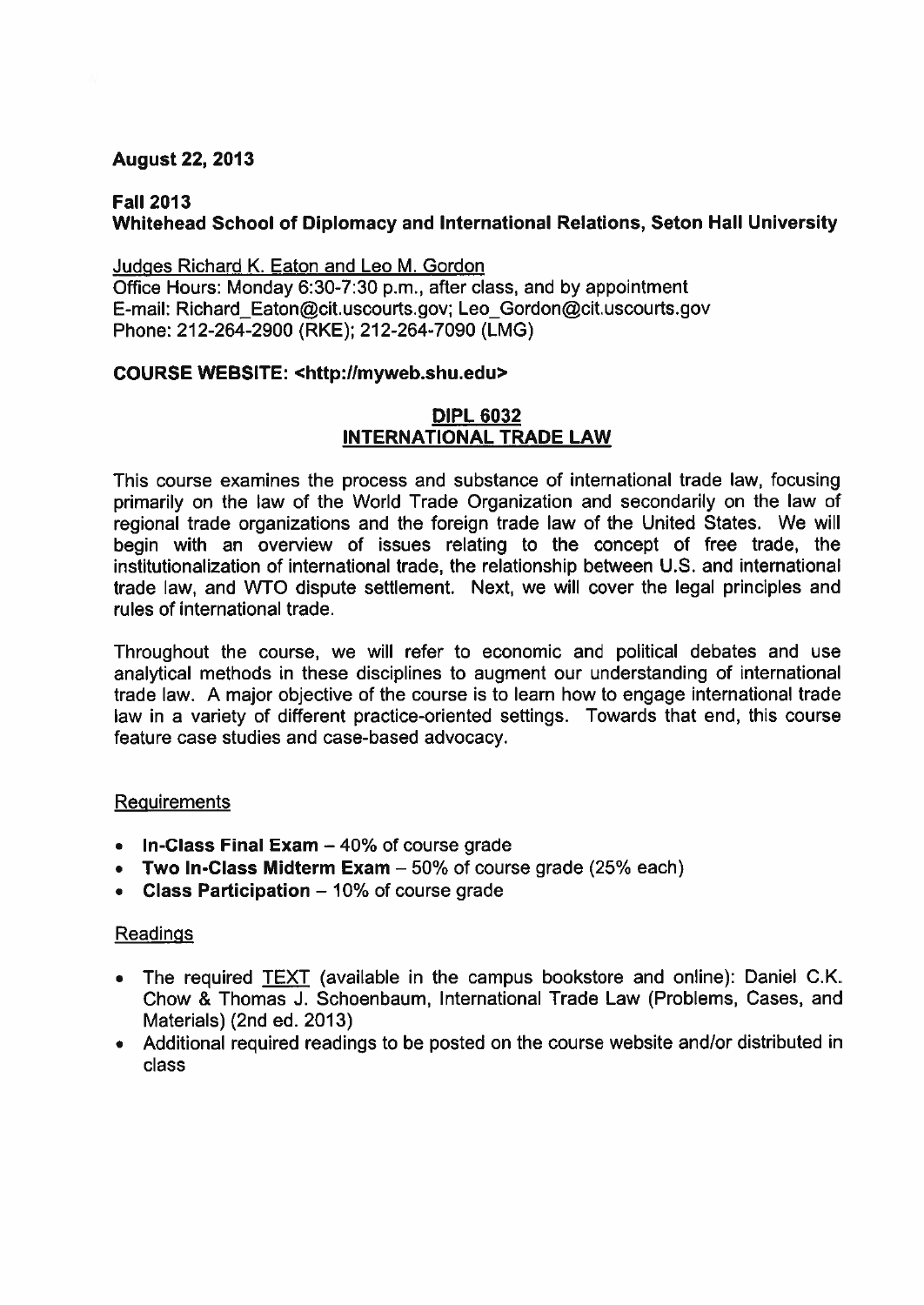# **DIPL 6032 -International Trade Law / Fall 2013 SYLLABUS**

You are strongly encouraged to keep abreast of current events in the news relevant to the course; in addition, links to useful websites will be posted on the course website. Discussion threads based on current events and course topics will be set up on the course website and contributions will count toward the class participation portion of your grade.

*Plagiarism, cheating, and other forms of academic impropriety will be dealt with in accordance with University and School policies and as additionally specified for specific assignments.*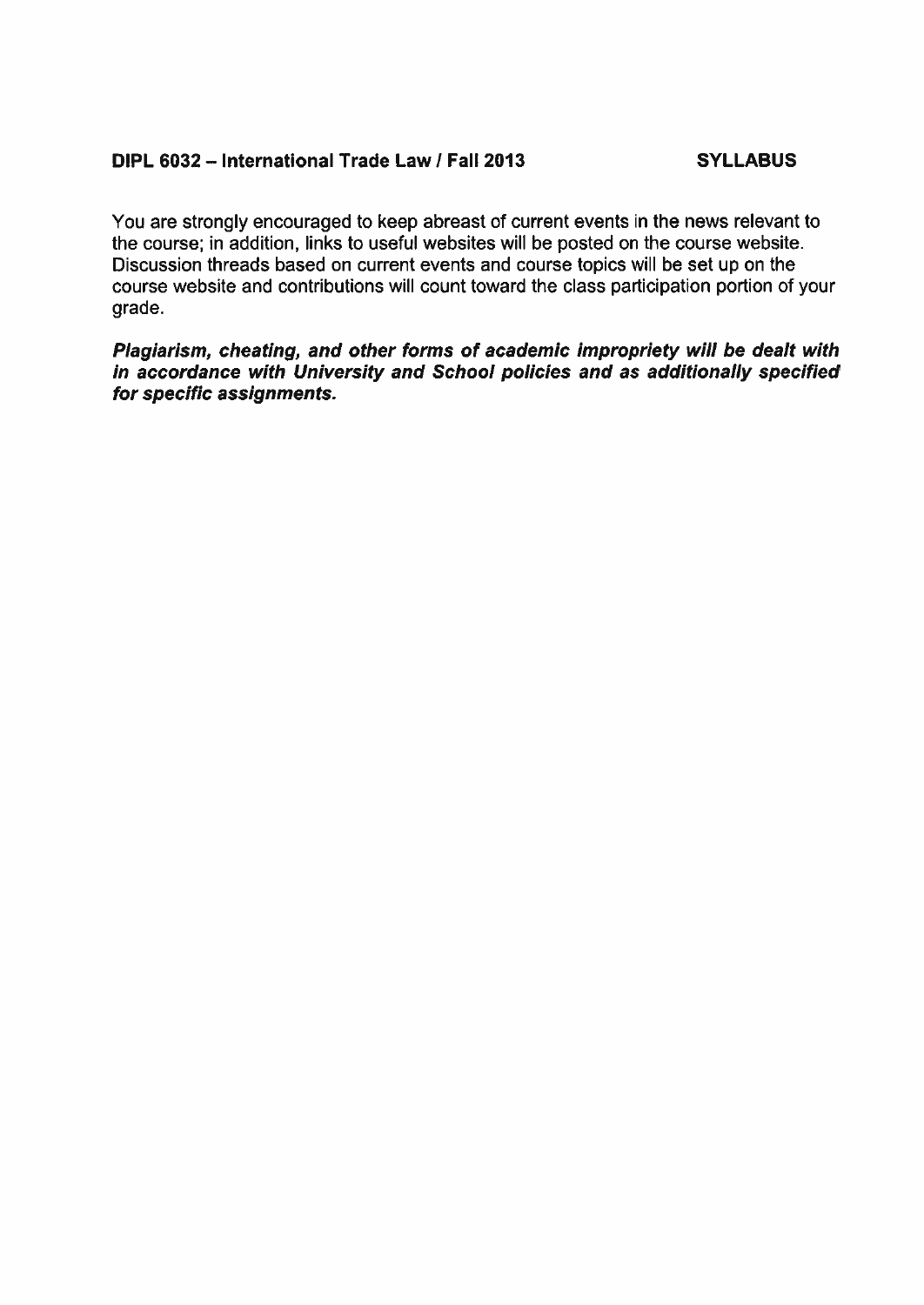# **DIPL 6032-International Trade Law / Fall 2013 SYLLABUS**

# **SCHEDULE**

# **INSTITUTIONS, RULES, AND PROCESSES**

### **1. The What, Why, and How of International Trade Law - Part 1 (Aug. 26th)**

- Overview of course
- Background Considerations
- International Trade Flows
- Principal Global Economic Institutions

#### Readings:

- TEXT, pp. 1-29
- Problems 1-1, 1-3, and  $1-4$

# **2. Core Principles of the WTO: Most Favored Nation and National Treatment (Sept. 9th)**

- The Most Favored Nation Principle
- . National Treatment

#### Readings

- TEXT, pp. 129-172
- Problems 4-TBA

#### **3. The What, Why, and How of International Trade Law - Part 2 (Sept. 16th)**

- The Case For and Against Free Trade
- Negotiating Trade Concessions
- Preferential Trade Agreements

Readings:

- TEXT, pp. 29-43; 49-62
- Problems 1-TBA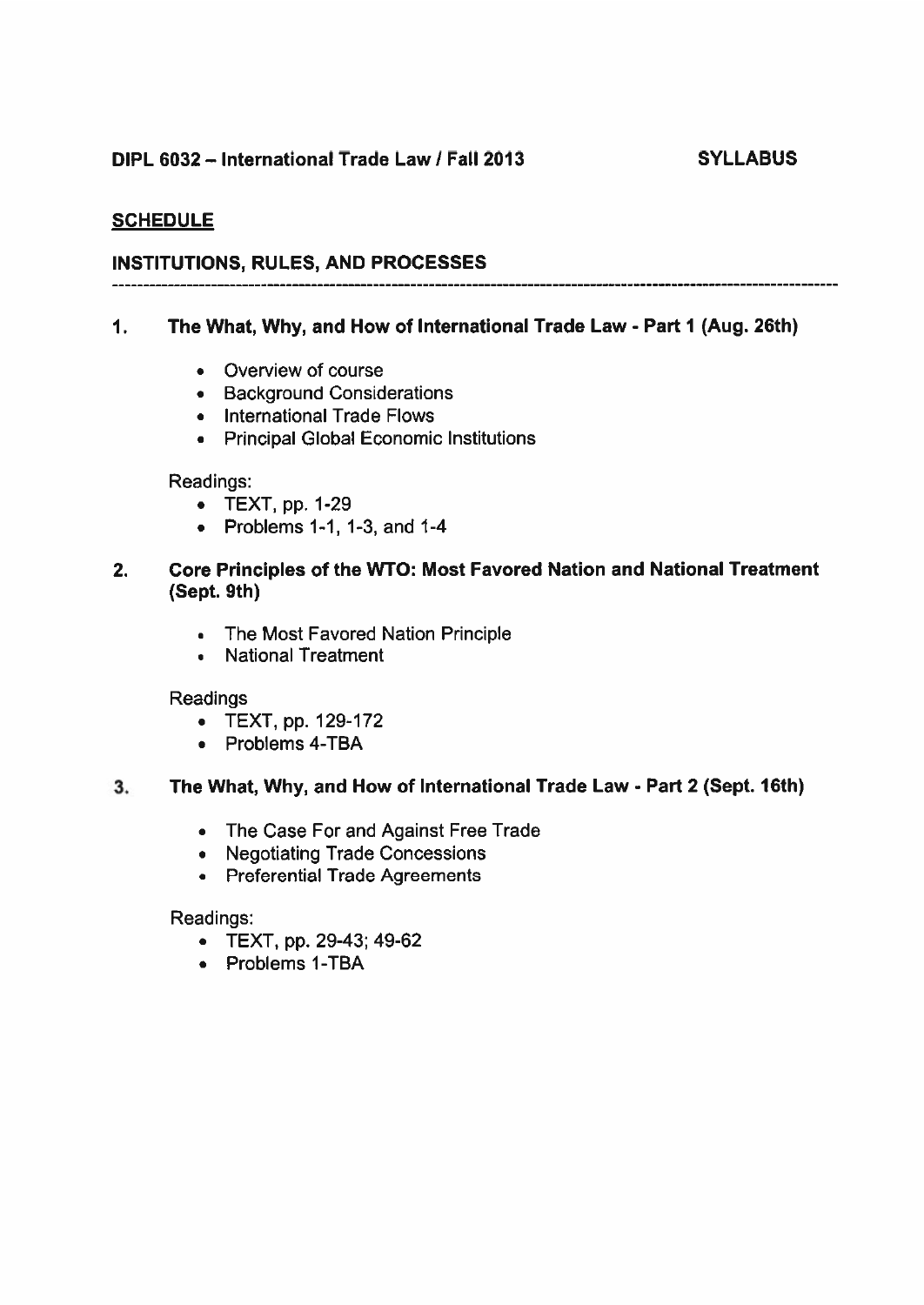# **DIPL 6032-International Trade Law / Fall 2013 SYLLABUS**

# **4. WTO Dispute Settlement (Sept. 23rd)**

- General Considerations
- Nullification or Impairment
- Burden of Proof
- Principles of Interpretation and Status of Adopted Reports
- Trade Retaliation under National Laws

#### Readings:

- TEXT, pp. 63-94
- Problems 2-TBA

# **FUNDAMENTAL PRINCIPLES AND EXCEPTIONS**

### **5. Implementation of International Trade Obligations in the Domestic Legal Order (Sept. 30th)**

- Domestic Implementation of International trade Obligations
- Effect of International Trade Agreements on Domestic Law and Resolving
- Conflicts between International and Domestic Law

Readings

- TEXT, pp. 95-113:117-122
- Problems 3-TBA

#### **6. First Midterm Exam Trade in Goods: Customs and Tariff Law - Part 1 (Oct. 7th)**

- Introduction to Tariffs
- GATT Rules of Tariffs and Customs
- Harmonized Tariff System
- Customs Procedures
- Product Classification

#### Readings:

- TEXT, pp. 179-209
- Problems 5-TBA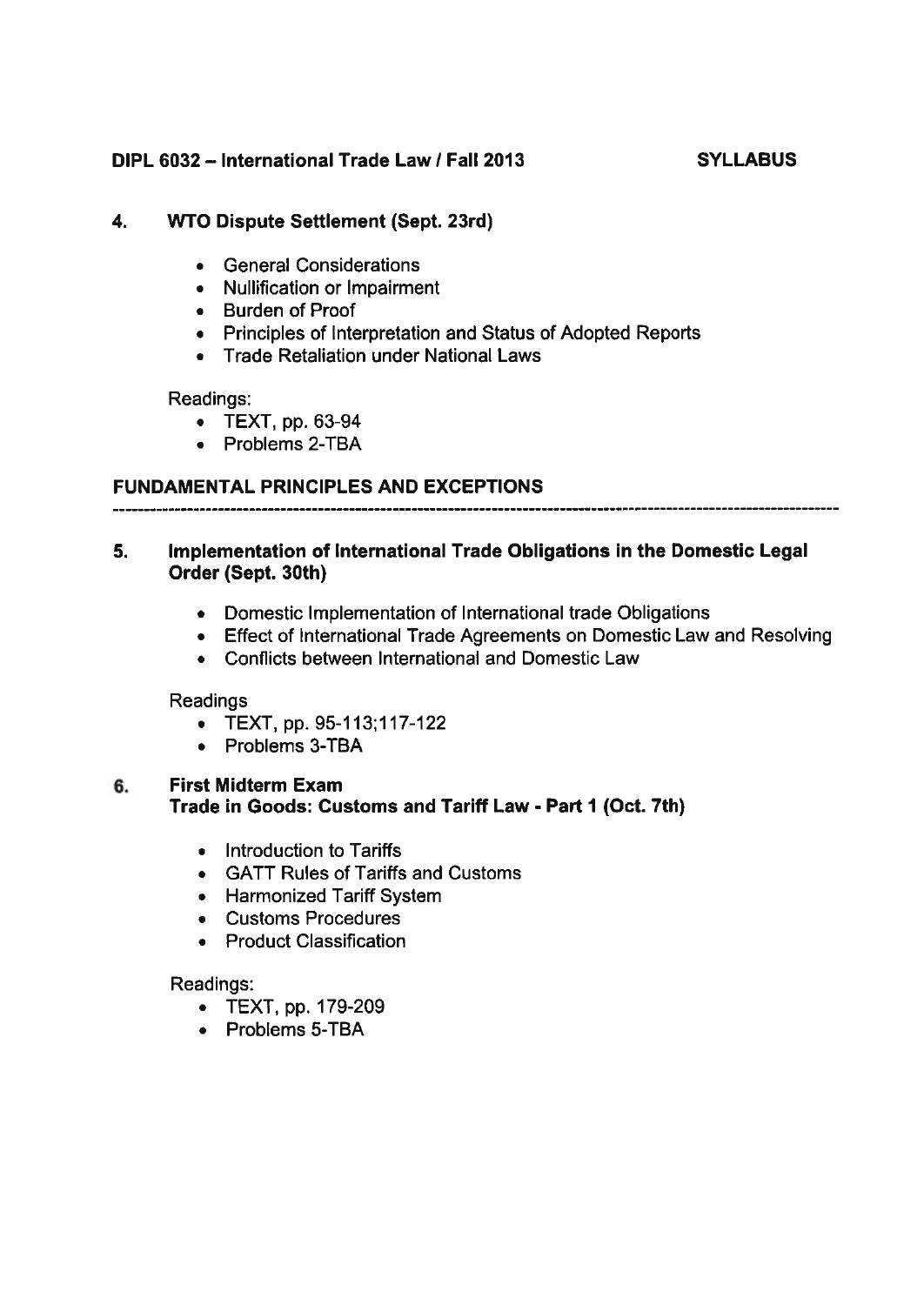# **DIPL 6032-International Trade Law / Fall 2013 SYLLABUS**

# **TRADE IN GOODS**

# **7. Trade in Goods: Customs and Tariff Law - Part 2 Non-Tariff Trade Barriers (Oct. 21st)**

• Valuation

- Rules of Origin
- Customs and Free Trade Areas
- Quotas
- Agricultural Trade
- Technical Regulations and Product Standards

# Readings:

- TEXT, pp. 211-222; 223-244; 245-290
- Problems 5-TBA; 6-TBA

# **8. Safeguards (Oct. 28th)**

- Safeguards under the WTO
- Safeguards under U.S. Law

Readings:

- TEXT, pp. 373-401
- Problems 8-TBA

# **9. Unfair Trade Remedies: Antidumping and Countervailing Duties - Part 1 (Nov. 4th)**

• Dumping and Antidumping Duties

Readings:

- TEXT, pp. 443-492
- Problems 10-TBA

# **10. Unfair Trade Remedies: Antidumping and Countervailing Duties - Part 2 (Nov. 11th)**

• Subsidies and Countervailing Duties

Readings:

- TEXT, pp. 493-530
- Problems 10-TBA